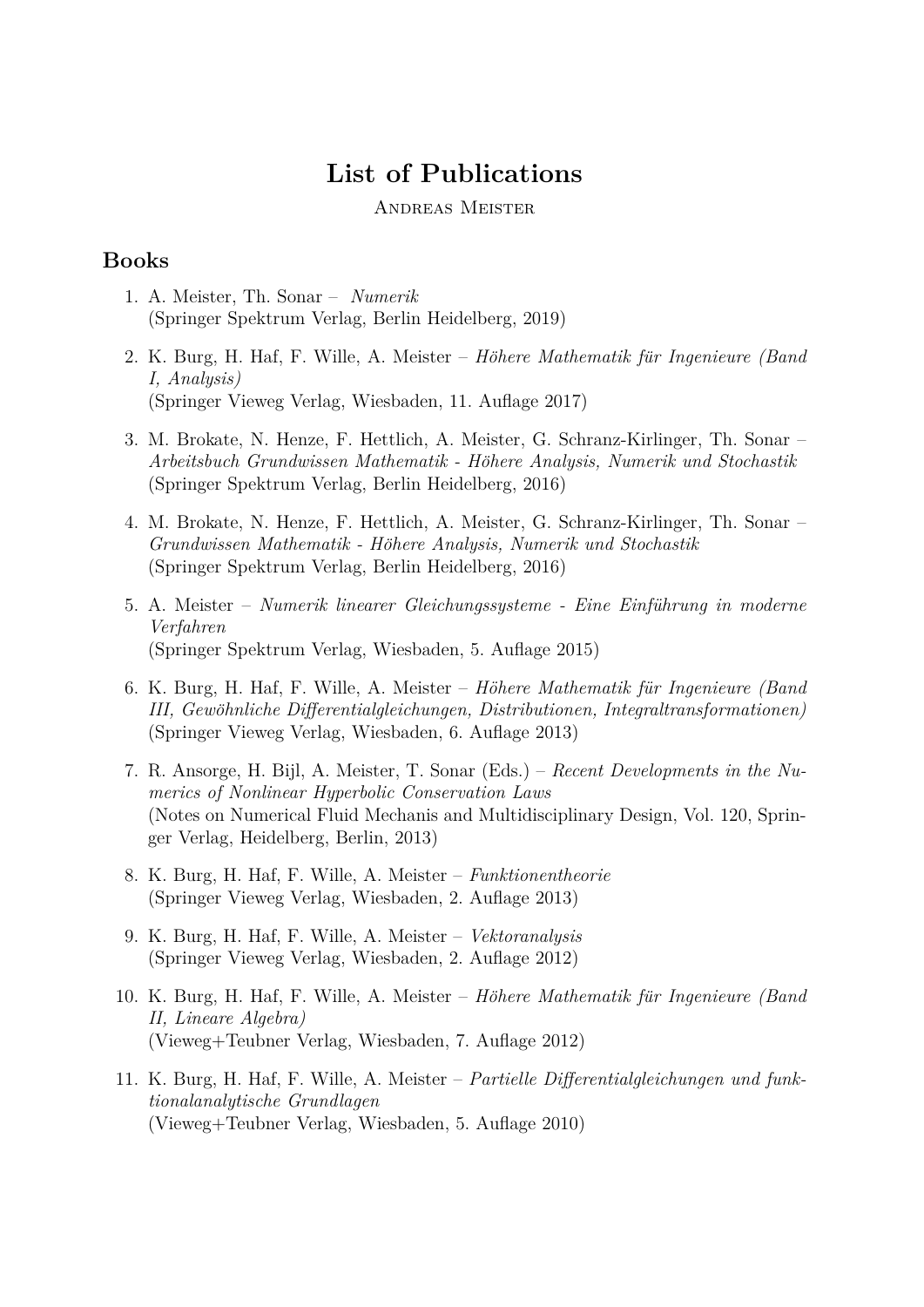- 12. S. Hartmann, A. Meister, M. Schäfer, S. Turek (Eds.) *Fluid-Structure-Interaction*: *Theory, Numerics and Applications* (Kassel University Press, Kassel, 2009)
- 13. A. Meister, J. Struckmeier (Eds.) *Hyperbolic Partial Differential Equations: Theory, Numerics and Applications* (Vieweg Verlag, Wiesbaden, 2002)

### **Contributions in Books**

- 1. A. Meister Invited contribution for the book of the Indian Institute of Technology: *Industrial Mathematics and Statistics*, Titel des Kapitels: *Asymptotic Expansions and Numerical Methods in Computational Fluid Dynamics*, pp. 63 - 137 (Narosa Publishing House, New Dehli, 2003)
- 2. A. Meister, J. Benz Invited contribution in *Handbook of Geomathematics*, Titel des Kapitels: *Phosphorus Cycles in Lakes and Rivers: Modeling, Analysis and Simulation* (Springer, Heidelberg, 2010)
- 3. A. Meister, S. Ortleb The DG Scheme on Triangular Grids with Adaptive Modal and Variational Filtering Routines Applied to Shallow Water Flows (In: Ansorge, R., H. Bijl, A. Meister, and Th. Sonar (eds.): Recent Developments in the Numerics of Nonlinear Hyperbolic Conservation Laws. Springer, Heidelberg, Berlin, 2013)
- 4. R. Borromeo Ferri, A. Meister Mathematisches Modellieren durch Team Teaching mehrperspektivisch lehren und lernen (In M. Bracke, M. Ludwig, und K. Vorhölter (Hrsg.): Neue Materialien für einen realitätsbezogenen Mathematikunterricht 8: ISTRON-Schriftenreihe, 1 - 10, Springer Fachmedien, Wiesbaden, 2021)
- 5. R. Borromeo Ferri, A. Meister Planificación y realizacin de jornadas de modelización matemática Promoción de la cooperación entre escuelas y universidades (In R. Borromeo Ferri, J. Mena Lorca and A. Mena Lorca (Hrsg.), Fomento de la Educación-STEM y la Modelización Matemática para profesores: Fundamentos, ejemplos y experiencias, 24 - 42, Kassel University Press, 2021)

### **Refereed Publications in Journals**

1. D. Hietel, A. Meister, Th. Sonar – *On the Comparison of Four Different Implementations of an implicit Third-Order ENO Scheme of Box Type for the Computation of Unsteady Compressible Flow* (Numerical Algorithms **13**, 77-105, 1996)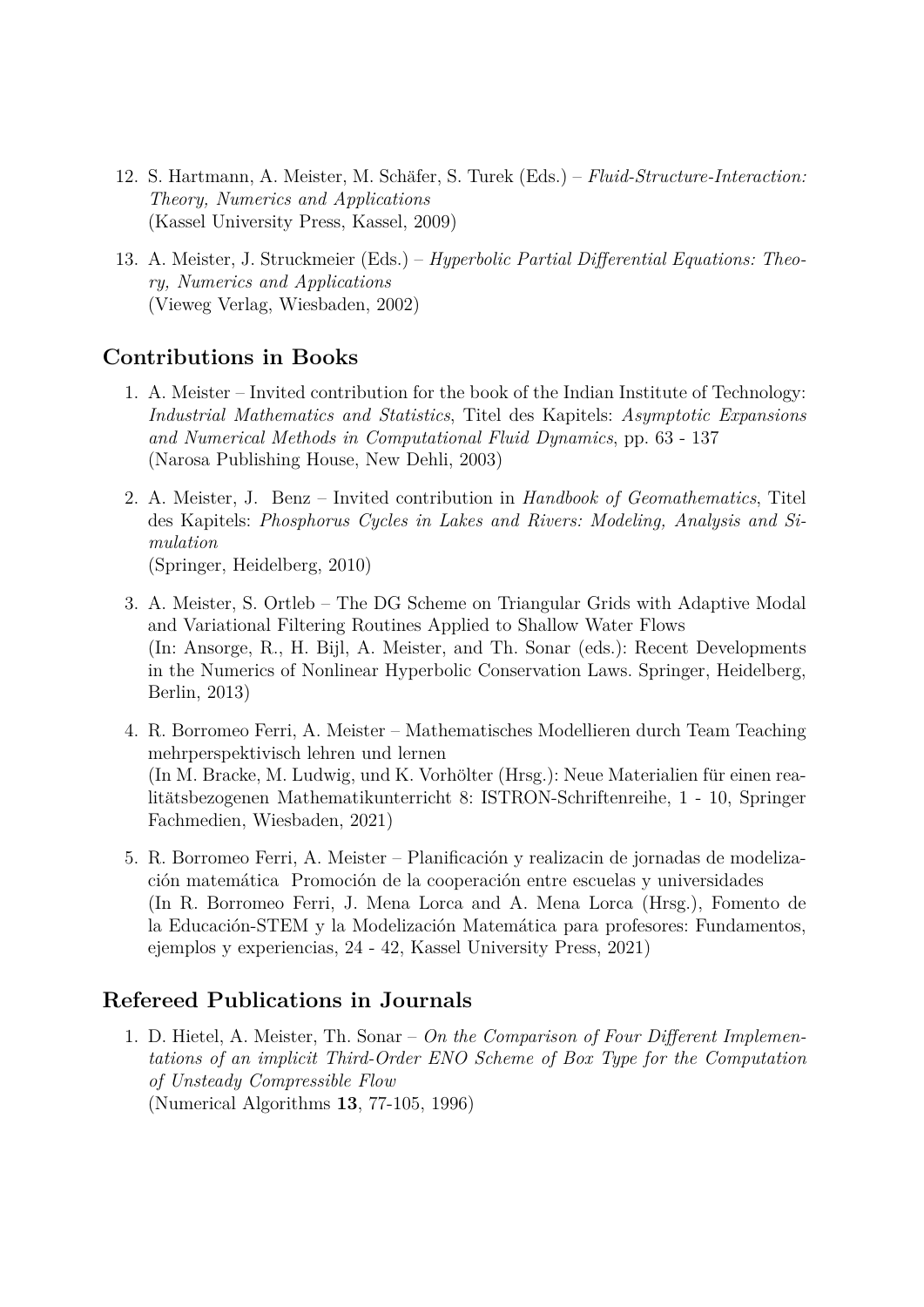- 2. A. Meister *Comparison of Different Krylov Subspace Methods Embedded in an Implicit Finite Volume Scheme for the Computation of Viscous and Inviscid Flow Fields on Unstructured Grids* (Journal of Computational Physics **140**, 311-345, 1998)
- 3. A. Meister, M. Oevermann An Implicit Finite Volume Approach of the  $k \epsilon$ *Turbulence Model on Unstructured Grids* (ZAMM **78** (11), 743-757, 1998)
- 4. A. Meister, Th. Sonar *Finite Volume Schemes for Compressible Fluid Flow* (Surv. Math. Ind. **8**, 1-36, 1998)
- 5. A. Meister *Asymptotic Single and Multiple Scale Expansions in the Low Mach Number Limit* (SIAM Journal on Applied Mathematics, Vol. **60**, Number 1, 256-271, 1999)
- 6. R. Klein, A. Meister, C.D. Munz, Th. Sonar, et. al. *Asymptotic adaptive methods for multiscale problems in fluid mechanics* (Journal of Engineering Mathematics, Vol **39** (1/4), 261-343, 2001)
- 7. A. Meister, L. Hoffmann *Compressible Low Mach Number Scheme based on Image Processing and Asymptotic Analysis* (Computational Fluid Dynamics Journal, Vol **9**, Number 2, 399-410, 2001)
- 8. A. Meister, C. Vömel *Efficient Preconditioning of Linear Systems arising from the Discretization of Hyperbolic Conservation Laws* (Advances in Computational Mathematics, Vol **14**, Number 1, 49-73, 2001)
- 9. B. Fischer, M. Ludwig, A. Meister *The Thermoregulation of Infants: Modeling and Numerical Simulation* (BIT Num. Math., Vol **41**, Number 5, 950-966, 2001)
- 10. Th. Grahs, A. Meister, Th. Sonar *Image Processing for Numerical Approximation of Conservation Laws* (SIAM Journal on Scientific Computing, Vol. **23**, Number 5, 1439-1455, 2002)
- 11. A. Meister, J. Witzel *Krylov Subspace Methods in Computational Fluid Dynamics* (Surv. Math. Ind. **10**, 231-267, 2002)
- 12. M. Breuss, B. Fischer, A. Meister *The Numerical Simulation of Unsteady Heat Conduction in a Premature Infant* (International Journal on Numerical Methods in Fluids, Vol. **40**, 253-261, 2002)
- 13. A. Meister *Asymptotic based preconditioning technique for low Mach number flows* (Invited Survey Article, ZAMM **83** (1), 3-25, 2003)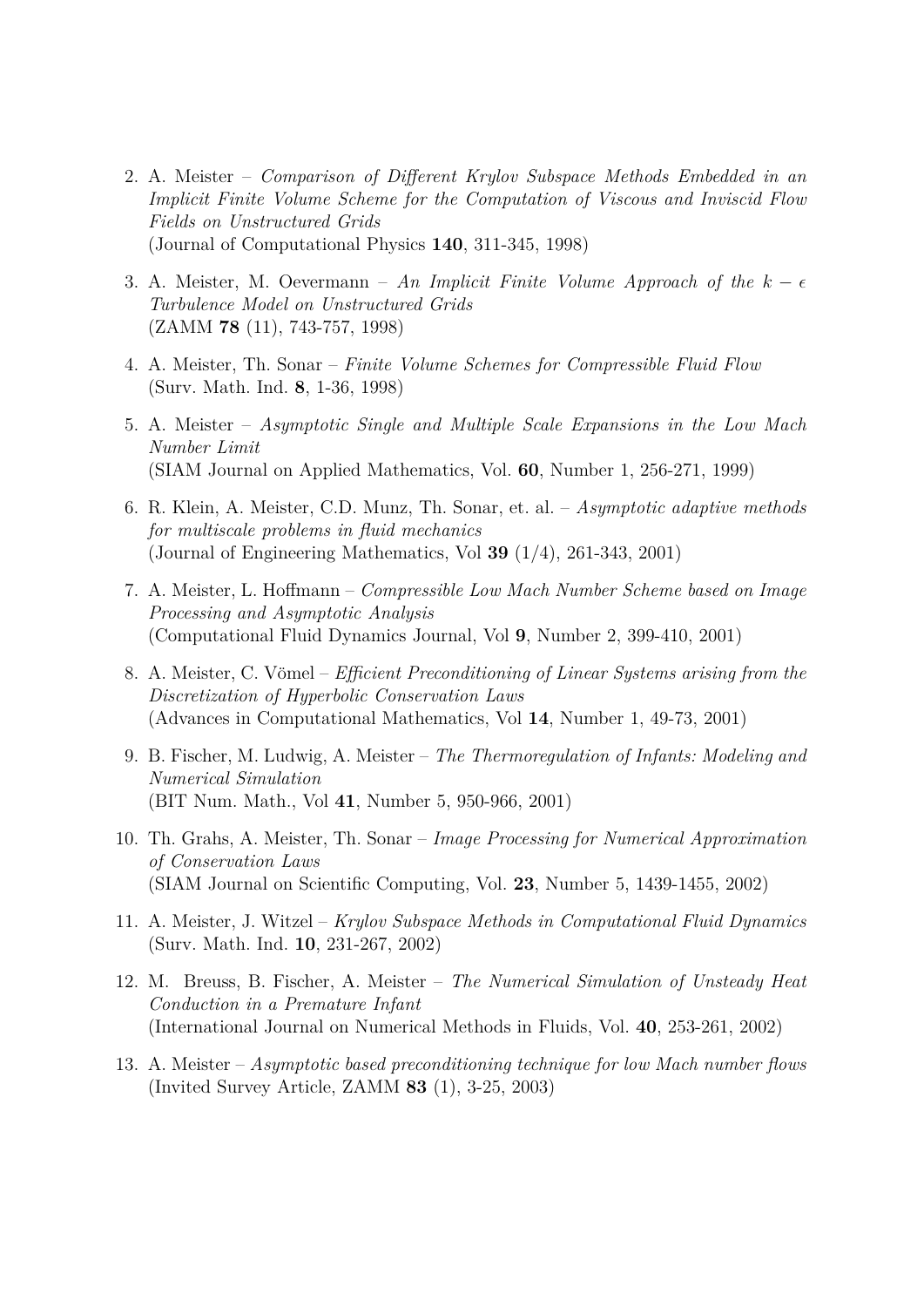- 14. H. Burchard, E. Deleersnijder, A. Meister *A higher-order conservative Patankartype discretization for stiff systems of production-destruction equations* (Appl. Numer. Math. **47** (1), 1-30, 2003)
- 15. A. Meister *Viscous Fluid Flow at all Speeds: Analysis and Numerical Simulation* (Journal of Applied Mathematics and Physics **54**, 1010-1049, 2003)
- 16. A. Berg, U. Iben, A. Meister, J. Schmidt *On the Simulation of Cavitation in Hydraulic Pipelines based on the Thermodynamic and Caloric Properties of Liquid and Steam* (International Journal on Shock Waves **14** (1-2), 111-121, 2005)
- 17. H. Burchard, E. Deleersnijder, A. Meister *Application of Modified Patankar schemes to stiff biogeochemical models of the water column* (Ocean Dynamics, Vol **55**, Number 3-4, 326-337, 2005)
- 18. P. Birken, A. Meister *Stability of Preconditioned Finite Volume Schemes at Low Mach Numbers* (BIT Num. Math., Vol **45**, Number 3, 463-480, 2005)
- 19. H. Burchard, K. Bolding, W. Kühn, A. Meister, T. Neumann, L. Umlauf *Description of a flexible and extendable physical-biogeochemical model system for the water column* (J. Mar. Syst., **61**, 180-211, 2006)
- 20. M. Breuss, V. Dolejši, A. Meister *Anisotropic adaptive resolution of boundary layers for heat conduction problems* (ZAMM **86** (6), 450-463, 2006)
- 21. M. Breuss, A. Meister, Th. Sonar *Modellierung und numerische Simulation der Thermoregulation von Fruh- und Neugeborenen ¨* (Math. Semesterberichte **53** (2), 184-209, 2006)
- 22. P. Birken, J. Tebbens, A. Meister, M. Tuma *Preconditioner Updates applied to CFD Model Problems* (Appl. Numer. Math., **58**, 1628-1641, 2008)
- 23. N. Broekhuizen, J. Bruggeman, A. Meister, G.J. Rickard *An improved and generalized second order, unconditionally positive, mass conserving integration scheme for biochemical systems* (Appl. Numer. Math. **58**, 319-340, 2008)
- 24. S. Hartmann, J. Duintjer Tebbens, A. Meister, K. J. Quint *Efficient Finite Element Analysis of Inelastic Structures with Iterative Solvers* (Journal on Applied Mathematics and Mechanics (ZAMM), **89**, 711-728, 2009)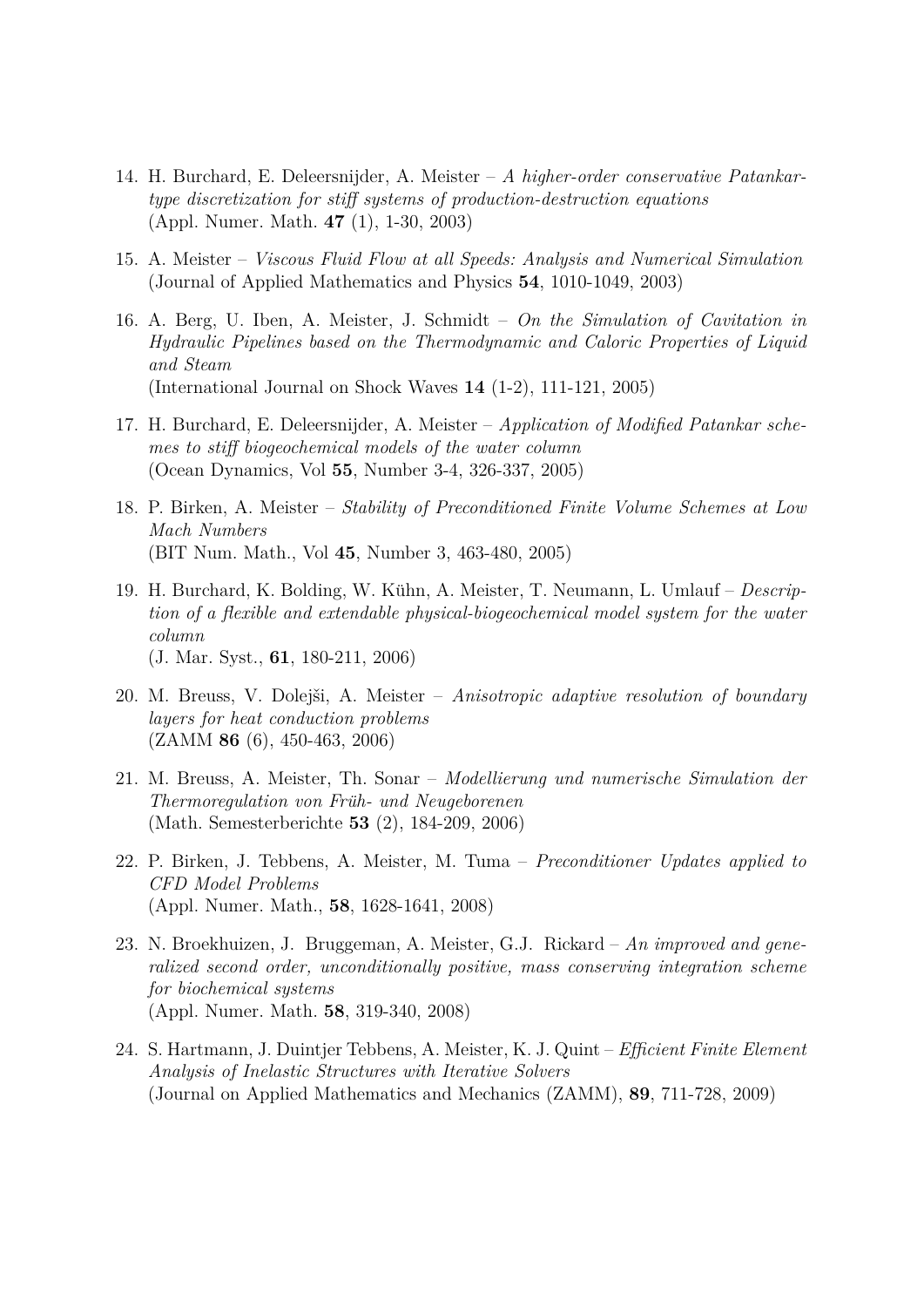- 25. S. Kopecz, M. Krebs, A. Meister, O. Wünsch A fast numerical approach for the *simulation of highly viscous non-isothermal non-Newtonian fluids* (Journal on Applied Mathematics and Physics (ZAMP), **61**, Number 4, 673-684, 2010)
- 26. W. Arne, N. Marheineke, A. Meister, R. Wegener *Numerical analysis of Cosserat rod and string models for viscous jets in rotational spinning processes* (Mathematical Models and Methods in Applied Sciences, 11(20), 1941-1965, 2010)
- 27. P. Birken, K. J. Quint, S. Hartmann, A. Meister *A Time-Adaptive Fluid-Structure Interaction Method for Thermal Coupling* (Computing and Visualization in Science, 13(7), 331-340, 2011)
- 28. A. Meister, S. Ortleb, Th. Sonar *Application of Spectral Filtering to Discontinuous Galerkin Methods on Triangulations* (Numerical Methods for Partial Differential Equations, Vol **28**, Issue 6, 1840-1868, 2012)
- 29. A. Meister, S. Ortleb, Th. Sonar *New Adaptive Modal and DTV Filtering Routines for the DG Method on Triangular Grids applied to the Euler Equations* (Int. J. Geomath. **3**, 17-50, 2012)
- 30. A. Meister, S. Ortleb, Th. Sonar, M. Wirz *A comparison of the Discontinuous-Galerkin- and Spectral-Difference-Method on triangulations using PKD polynomials* (J. Comp. Phys., Vol. **231**, Issue **23**, 77227729, 2012)
- 31. A. Meister, S. Ortleb, Th. Sonar, M. Wirz– *An extended Discontinuous Galerkin and Spectral Difference Method with modal filtering* (Journal on Applied Mathematics and Mechanics (ZAMM), **93**, Number 6-7, 459- 464, 2013)
- 32. A. Avila, A. Meister, M. Steigemann *On numerical methods for nonlinear singularly perturbed Schr¨odinger problems* (Appl. Numer. Math., **86**, 22-42, 2014)
- 33. A. Meister, S. Ortleb *On Unconditionally Positive Implicit Time Integration for the DG Scheme applied to Shallow Water Flows* (International Journal for Numerical Methods in Fluids, Vol. **76**, Issue **2**, 69-94, 2014)
- 34. J. Schäfer, H. Xuan, S. Kopecz, P. Birken, M. Gobbert, A. Meister A Memory-*Efficient Finite Volume Method for Advection-Diffusion-Reaction Systems with Non-Smooth Sources* (Num. Meth. PDEs 31(1), 143-167, 2015)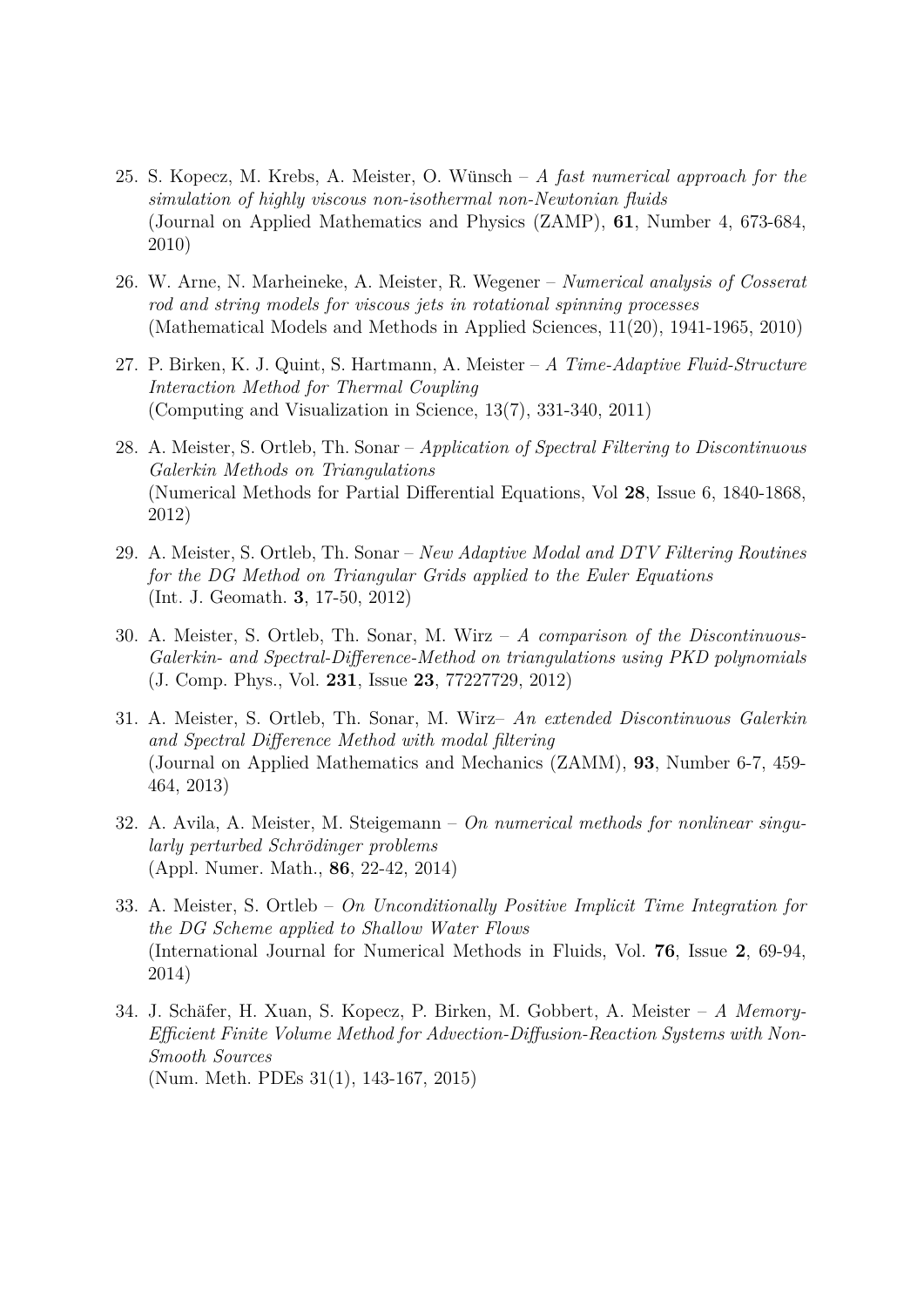- 35. P. Birken, T. Gleim, D. Kuhl, A. Meister *Fast Solvers for Unsteady Thermal Fluid Structure Interaction* (International Journal for Numerical Methods in Fluids, Vol. **79**, 16-29, 2015)
- 36. W. Arne, N. Marheineke, A. Meister, S. Schiessl, R. Wegener *Finite volume approach for instationary Cosserat rod model describing the spinning of viscous jets* (Journal of Computational Physics **294**, 20-37, 2015)
- 37. A. Meister, S. Ortleb *A positivity preserving and well-balanced DG scheme using finite volume subcells in almost dry regions* (Applied Mathematics and Computation **272**, 259-273, 2016)
- 38. K. Oßwald, A. Siegmund, P. Birken, V. Hannemann, A. Meister L <sup>2</sup>*Roe: A lowdissipation version of Roe's approximate Riemann solver for low Mach numbers* (Int. J. Numer. Meth. Fluids **81(2)**, 7186, 2016)
- 39. D.S. Blom, P. Birken, H. Bijl, F. Kessels, A. Meister, A.H. van Zuijlen *A comparison of Rosenbrock and ESDIRK methods combined with iterative solvers for unsteady compressible flows* (Adv. Comp. Math. 42(6), 1401-1426, 2016)
- 40. A. Avila, A. Meister, M. Steigemann *An adaptive Galerkin method for the timedependent complex Schrödinger equation* (Appl. Numer. Math., **121**, 149-169, 2017)
- 41. S. Kopecz, A. Meister *On Order Conditions for modified Patankar-Runge-Kutta schemes* (Appl. Numer. Math., **123**, 159-179, 2018)
- 42. S. Kopecz, A. Meister *Unconditionally Positive and Conservative Third Order modified Patankar-Runge-Kutta Discretizations of Production-Destruction Systems* (BIT Num. Math., 1-38, 2018)
- 43. S. Kopecz, A. Meister *On the Existence of Three-Stage Third Order Modified Patankar-Runge-Kutta Schemes* (Numerical Algorithms **81**, 1473-1484, 2019)
- 44. R. Borromeo Ferri, A. Meister *Aprendizagem efetiva em STEM com a abordagem de Ensino por Ligaes Transversais Fazer uma educao matemtica interdisciplinar de sucesso!* (Educacao e Matematica **154**, 9-13, 2019)
- 45. A. Avila, S. Kopecz, A. Meister *A Comprehensive Theory on Generalized BBKS Schemes* (Appl. Numer. Math., **157**, 19-37, 2020)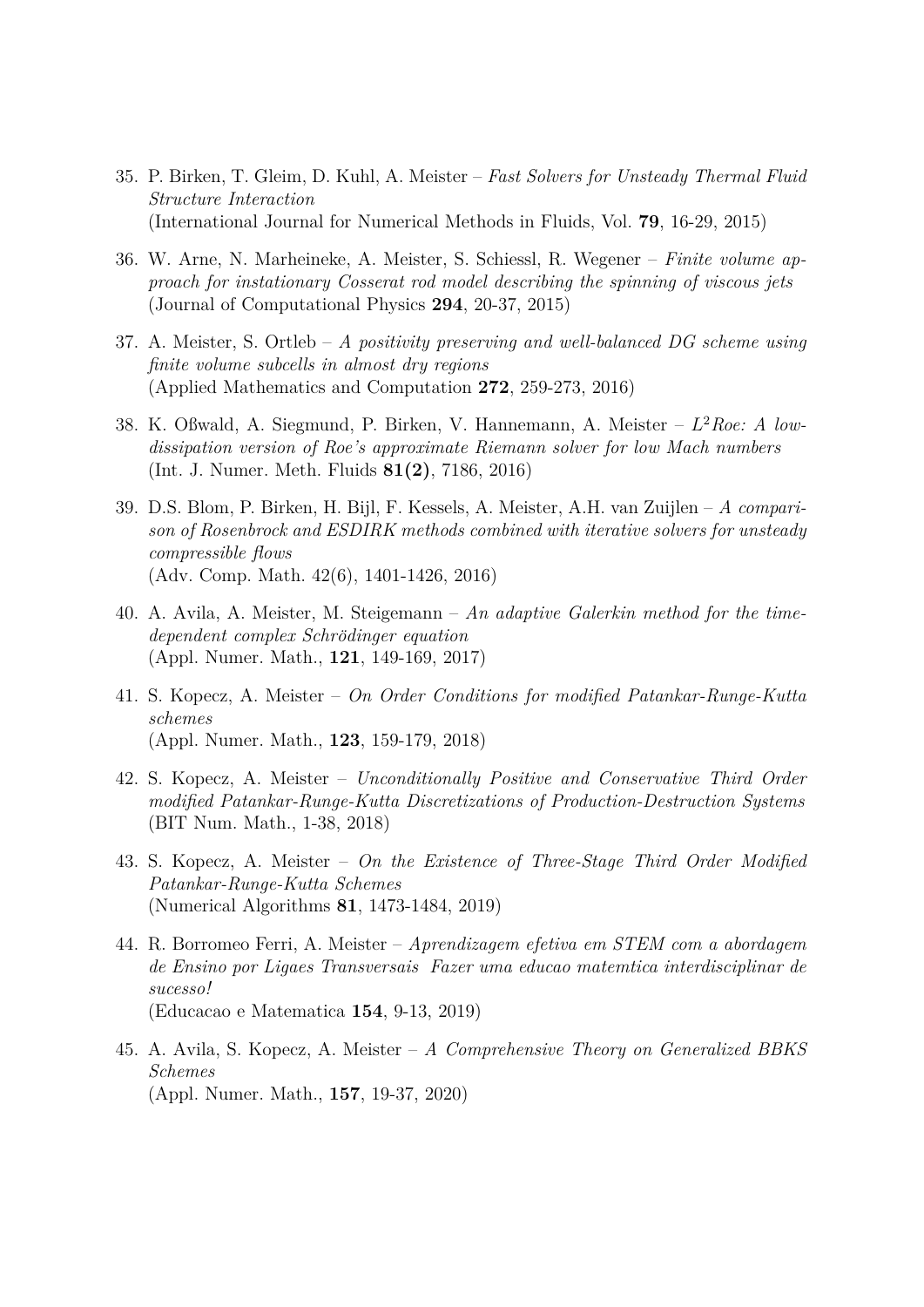- 46. A. Avila, G. J. Gonzalez, S. Kopecz, A. Meister *Extension of modified Patankar-Runge-Kutta schemes to nonautonomous production-destruction systems based on Oliver's approach* (Journal of Computational and Applied Mathematics, **389**, 2021)
- 47. T. Izgin, S. Kopecz, A. Meister *On Lyapunov Stability of Positive and Conservative Time Integrators and Application to Second Order Modified Patankar-Runge-Kutta Schemes* (Accepted for publication: Mathematical Modelling and Numerical Analysis  $(M^2NA)$

#### **Submitted Articles**

- 1. T. Izgin, S. Kopecz, A. Meister *On the Stability of Unconditionally Positive and Linear Invariants Preserving Time Integration Schemes* (Submitted)
- 2. H. Kraus, J. Kuhnert, A. Meister, P. Suchde *Meshfree Collocation for Elliptic Problems with Discontinuous Coefficients* (Submitted)
- 3. J. Huang, T. Izgin, S. Kopecz, A. Meister, C. W. Shu *On the stability of strongstability-preserving modified Patankar Runge-Kutta schemes* (Submitted)

#### **Proceedings**

- 1. A. Meister *Ein implizites Finite-Volumen-Verfahren zur Berechnung instationärer Str¨omungen auf unstrukturierten Gittern* (in: Proceedings 9. DGLR-Fachsymposium "Strömung mit Ablösung", Erlangen, 1994)
- 2. A. Meister *Development of an Implicit Finite Volume Scheme for the Computation of Unsteady Flow Fields on Unstructured Moving Grids* (in: Numerical Methods for Fluid Dynamics V, pp. 481-488, Eds.: M.J. Baines, K.W. Morton, Clarendon Press, Oxford, 1995)
- 3. A. Meister, M. Oevermann *Computation of Laminar and Turbulent Compressible Flow Fields on Unstructured Grids with an Implicit Finite Volume Scheme* (in: Proceedings of the 2nd Seminar on Euler and Navier-Stokes Equations, Prague, 1996)
- 4. O. Friedrich, D. Hempel, A. Meister, Th. Sonar *Adaptive Computation of Unsteady Flow Fields with the DLR-*τ *-Code.* (in: AGARD Conference Proceedings CP-578, Paper 37, Sevilla, 1996)
- 5. A. Meister Zur Berechnung laminarer und turbulenter Strömungsfelder mit einer *Finite-Volumen-Methode* (in: Proceedings der GAMM-Jahrestagung, Regensburg, (ZAMM **78** (S3), 1007- 1010, 1998))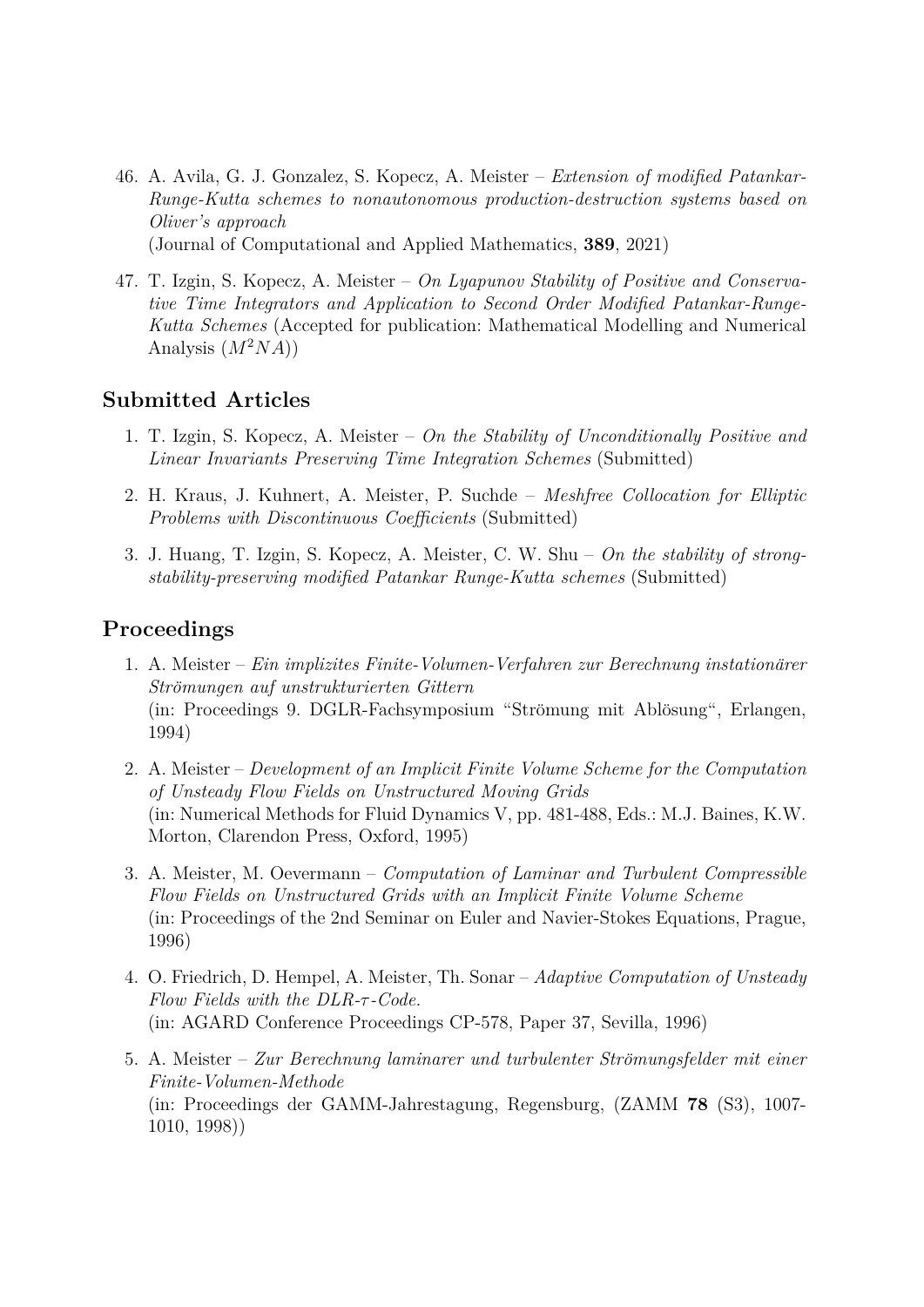- 6. A. Meister, L. Hoffmann *The Extension of a Compressible Flow Solver to the Low Mach Number Regime* (in: Proceedings of the 3rd Seminar on Euler and Navier-Stokes Equations, Prague, 1998)
- 7. A. Meister, L. Hoffmann *A Numerical Scheme for Low Mach Number Flows based on Asymptotic Analysis with Time-Dependent Adaptation of the Asymptotic Sequence* (in: Proceedings of the Fourth European Computational Fluid Dynamics Conference, Volume **1**, Part 1, 567-572, Eds.: C. Hirsch, M. Pandolfi et. al., Athen, 1998)
- 8. Th. Grahs, A. Meister, Th. Sonar *Nonlinear Anisotropic Artificial Dissipation for the Computation of the Euler Equations based on Algorithms from Image Processing* (in: Proceedings of the International Symposium on Computational Fluid Dynamics, pp. 1216-1225, Bremen, 1999)
- 9. Th. Grahs, A. Meister, Th. Sonar *Nonlinear anisotropic artificial dissipation: Characteristic filters for computation of the Euler equations* (in: Finite Volumes for Complex Applications II, Problems and Perspectives, Proceedings of the Second International Symposium on Finite Volumes for Comlex Applications, pp. 297-306, Duisburg, 1999)
- 10. B. Fischer, M. Ludwig, A. Meister *A finite volume method to compute the steady state temperature distribution in premature or newborn infants* (in: Proceedings der GAMM-Jahrestagung, Göttingen, 2000)
- 11. A. Meister, C. Vömel *Preconditioned Krylov Subspace Methods for Hyperbolic Conservation Laws* (in: Proceedings of the Eighth International Conference on Hyperbolic Problems, Magdeburg, pp. 703-712, 2000)
- 12. A. Meister *A Numerical Method for Compressible and Low Mach Number Fluid Flow* (in: Notes on Numerical Fluid Mechanics, Proceedings of the STAB-Symposium, pp. 265-272, Stuttgart, 2000)
- 13. A. Meister *Theoretical investigation of the Lax-Friedrichs scheme in the low Mach number limit* (in: Proceedings of the GAMM-Workshop: Discrete Modelling and Discrete Algorithms in Continuum Mechanics, pp. 177-186, Braunschweig, 2000)
- 14. M. Breuss, B. Fischer, A. Meister *The unsteady thermoregulation of premature infants - a model and its application* (in: Proceedings of the GAMM-Workshop: Discrete Modelling and Discrete Algorithms in Continuum Mechanics, pp. 47-56, Braunschweig, 2000)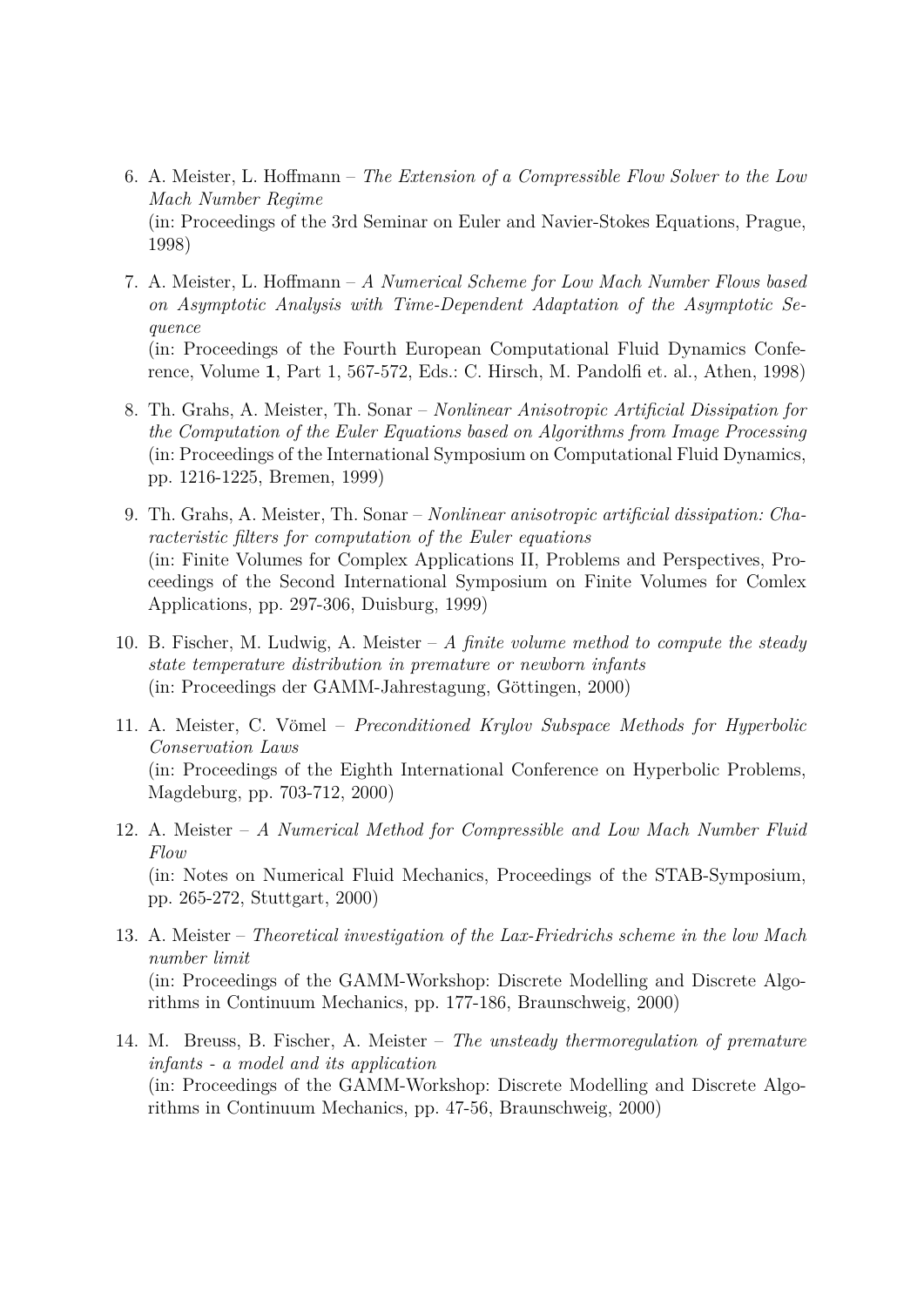- 15. A. Meister *Numerical Simulation of high and low speed flow* (in: Proceedings of the 4th Seminar on Euler and Navier-Stokes Equations, Prague, 2001)
- 16. M. Breuss, B. Fischer, A. Meister *An application of a blood flow model* (in: Proceedings of the International Symposium on Algorithms for Approximation IV, pp. 428-436, Huddersfield, 2001)
- 17. A. Meister *Asymptotic Expansions and Numerical Methods for Compressible and Low Mach Number Fluid Flow* (Proc. Appl. Math. Mech. **1**, pp. 526-529, 2002)
- 18. A. Berg, U. Iben, A. Meister *Simulation of Cavitation in Thermodynamic Equilibrium* (Proceedings of the Ninth International Conference on Hyperbolic Problems, pp. 735-744, Pasadena, 2002)
- 19. A. Berg, U. Iben, A. Meister *Modeling and Numerical Simulation of Cavitation for Compressible Liquid Flow* (Proc. Appl. Math. Mech. **2**, pp. 372-373, 2003)
- 20. A. Berg, U. Iben, A. Meister *Second Order Methods for the Simulation of Pressure Waves and Cavitation of Water* (Proceedings of the International Conference on Mathematical and Numerical Aspects of Waves, pp.  $535-540$ , Jyväskylä,  $2003$ )
- 21. P. Birken, A. Meister *On Low Mach Number Preconditioning of Finite Volume Schemes* (Proc. Appl. Math. Mech. **5**, pp. 759-760, 2005)
- 22. P. Birken, A. Meister *Analysis of Finite Volume Schemes in the Low Mach Number Regime* (Proceedings of the Conference on Topical Problems of Fluid Dynamics, pp. 13-17, Prag, 2006)
- 23. J. Benz, A. Meister, P. Zardo *A Positive and Conservative Second Order Finite Volume Scheme applied to a Phosphor Cycle in Canals with Sediment* (Proc. Appl. Math. Mech. **7**, pp. 1022101-1022102, 2007)
- 24. P. Birken, A. Meister, M. Tuma, J. Tebbens *Updating preconditioners for permuted non-symmetric linear systems* (Proc. Appl. Math. Mech. **7**, pp. 2040045-2040046, 2007)
- 25. J. Benz, A. Meister, P. Zardo *A conservative, positivity preserving scheme for advection-diffusion -reaction equations in biochemical applications* (Proceedings of the Twelfth International Conference on Hyperbolic Problems, Maryland, Part 2, 399-408, 2008)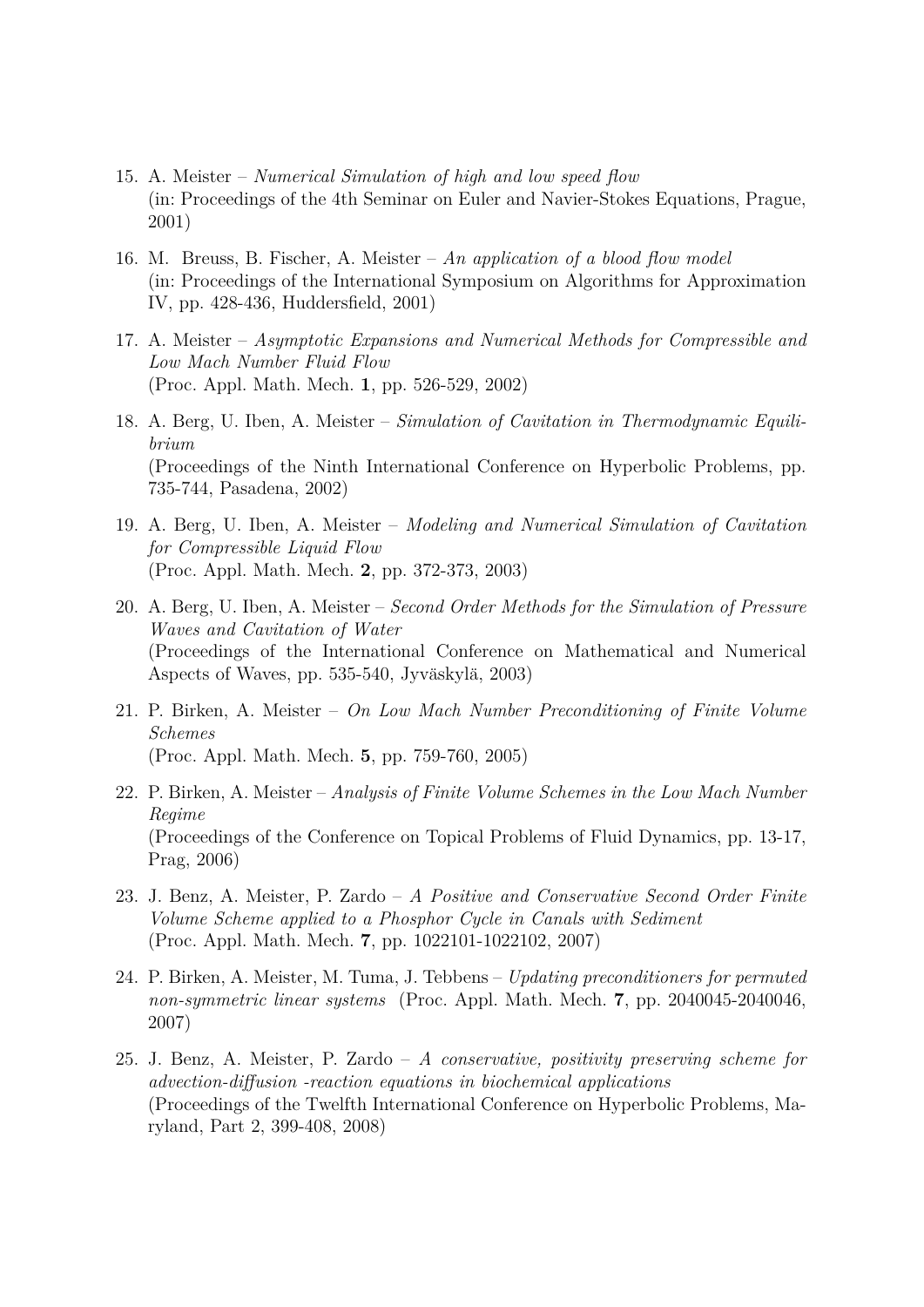- 26. S. Kopecz, A. Meister, A. Ouazzi, S. Turek, O. Wünsch *Efficient computation of non-isothermal highly viscous incompressible flow* (Proc. Appl. Math. Mech. **8**, pp. 10845-10846, 2008)
- 27. P. Birken, K.J. Quint, S. Hartmann, A. Meister *On Coupling Schemes for Heat Transfer in FSI applications* (Proceedings of the International Workshop on Fluid-Structure Interaction, pp. 21- 30, 2009)
- 28. P. Birken, S. Hartmann, A. Meister, K.J. Quint *On Higher Order Time Integration for Thermal Coupling* (Proceedings of the International Conference on Numerical Analysis and Applied Mathematics 2009, Volume 2, pp. 1184-1187, 2009)
- 29. P. Birken, A. Meister *Asymptotics Based Simulation of Thermo-Mechanical Cooling Processes* (in K. Steinhoff, H. J. Maier, D. Biermann (eds.), Functionally Graded Materials in Industrial Mass Production, Auerbach, Verlag Wissenschaftliche Scripten, pp. 289-298, 2009)
- 30. P. Birken, S. Hartmann, A. Meister, K.J. Quint *Thermal Fluid-Structure-Interaction of Cooling Processes in Steel Forming* (in K. Steinhoff, H. J. Maier, D. Biermann (eds.), Functionally Graded Materials in Industrial Mass Production, Auerbach, Verlag Wissenschaftliche Scripten, pp. 299-309, 2009)
- 31. S. Ortleb, A. Meister, Th. Sonar: *Adaptive Spectral Filtering and Digital Total Variation Postprocessing for the DG Method on Triangular Grids: Application to the Euler Equations* (Selected papers from the ICOSAHOM '09 conference, June 22-26, Trondheim, Norway, Lecture Notes in Computational Science and Engineering, Vol. 76, 469-479, 2010)
- 32. P. Birken, K. J. Quint, S. Hartmann, A. Meister *Choosing norms in adaptive FSI calculations* (Proc. Appl. Math. Mech. **10**, pp. 555-556, 2010)
- 33. A. Meister, S. Ortleb, Th. Sonar *Adaptive Spectral Filtering and Digital Total Variation Postprocessing for the DG Method on Triangular Grids: Applications to the Euler Equations* (Proceedings of the International Conference on Numerical Analysis and Applied Mathematics 2011)
- 34. S. Ortleb, A. Meister, Th. Sonar *Adaptive Spectral Filtering and DTV Postprocessing for the DG Method on Triangular Grids* (Proceedings of the Conference on Topical Problems of Fluid Mechanics, Prag, 2011)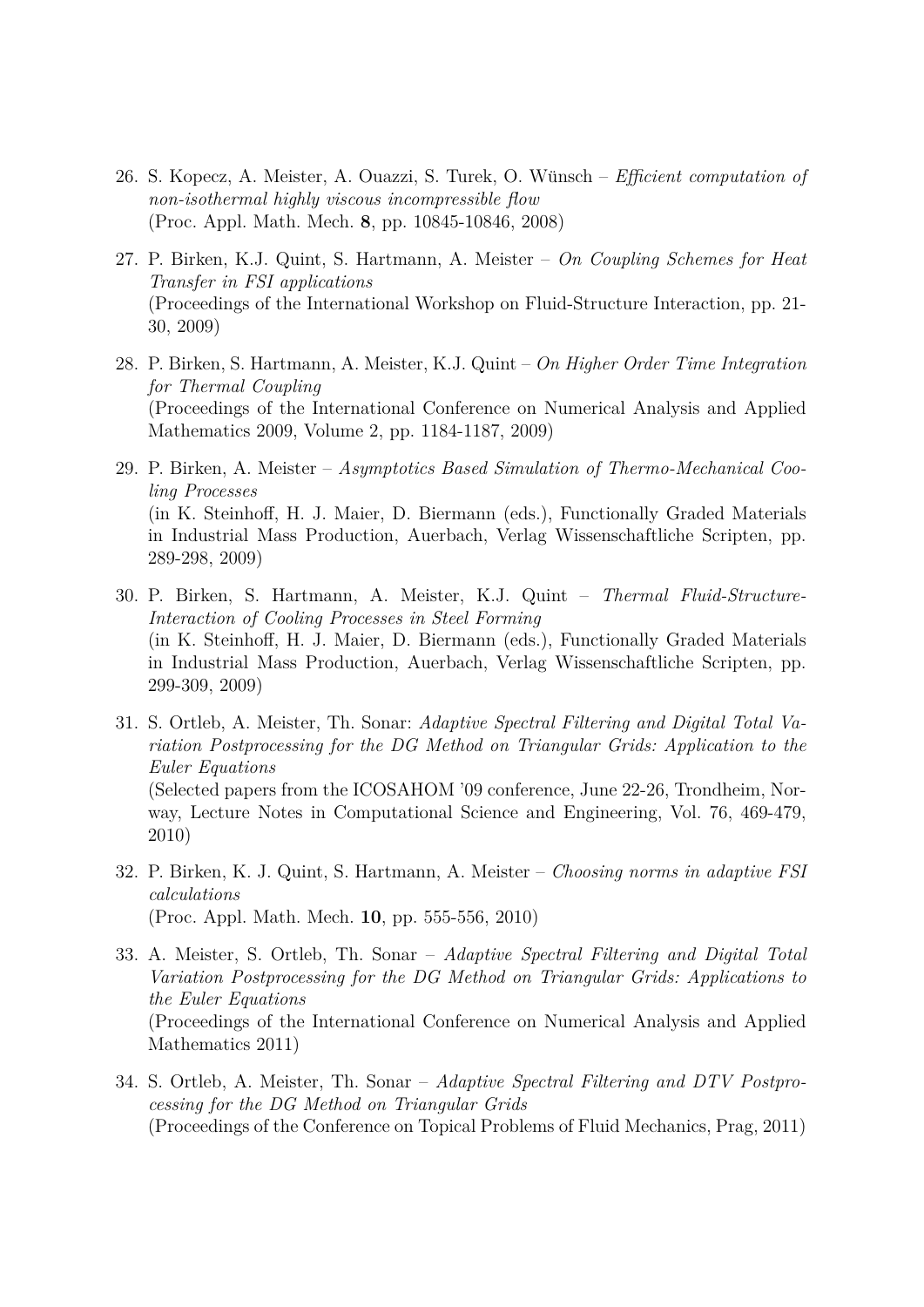- 35. S. Kopecz, A. Meister, O. Wünsch A coupled FEM/DG approach for the simulation *of cavitating micro foams* (Proc. Appl. Math. Mech. **11**, pp. 779-780, 2011)
- 36. V. Hannemann, A. Siegmund, K. Owald, P. Birken, K. Weinman, A. Meister *Dissipation of upwind schemes at high wave numbers* (Proceedings of the 7th International Conference on Computational Fluid Dynamics (ICCFD7), pp. 7-2012-2204, 2012)
- 37. W. Arne, N. Marheineke, A. Meister, R. Wegener *Numerical Treatment of Instationary Cosserat Rod Model for the Spinning of Viscous Jets* (Progress in Industrial Mathematics at ECMI, 2012)
- 38. H. Bijl, P. Birken, A. Meister, S. van Zuijlen *A comparison of the efficiency of Rosenbrock and DIRK variants* (Proc. Appl. Math. Mech. **12**, pp. 675-676, 2012)
- 39. M. Weiland, M. Berth, P. Birken, S. Carstens, D. Kuhl, A. Meister, O. Wunsch ¨ *Experimental investigations of thermal fluid structure interaction* (Proceedings of the 1st International Conference on Thermo-Mechanically Graded Materials, pp. 127-134, 2012)
- 40. P. Birken, T. Gleim, D. Kuhl, A. Meister *Numerical Simulation of Thermal Fluid Structure Interaction using the Nonlinear Heat Equation* (Proceedings of the 1st International Conference on Thermo-Mechanically Graded Materials, pp. 103-108, 2012)
- 41. D. Blom, H. Bijl, P. Birken, A. Meister, A. van Zuijlen *Rosenbrock Time Integration for Unsteady Flow Simulations* (Proceedings of the International Conference on Computational Methods for Coupled Problems in Science and Engineering, 2013)
- 42. P. Birken, T. Gleim, D. Kuhl, A. Meister *Fast Solvers for Thermal Fluid Structure Interaction* (Proceedings of the International Conference on Computational Methods in Marine Engineering, 2013)
- 43. M. Gobbert, A. Meister, S. Wallbaum *On Unconditionally Positivity Preserving and Conservative Methods for Systems of Advection-Diffusion-Reaction Equations* (Proc. Appl. Math. Mech., 965-966, 2014)
- 44. P. Birken, T. Gleim, D. Kuhl, A. Meister *Extrapolation in Time in Thermal Fluid Structure Interaction* (in M. Mehl, M. Bischoff, M. Schfer (eds.): Recent Trends in Computational Engineering CE2014, LNCSE 105, Springer, pp. 215-231, 2015)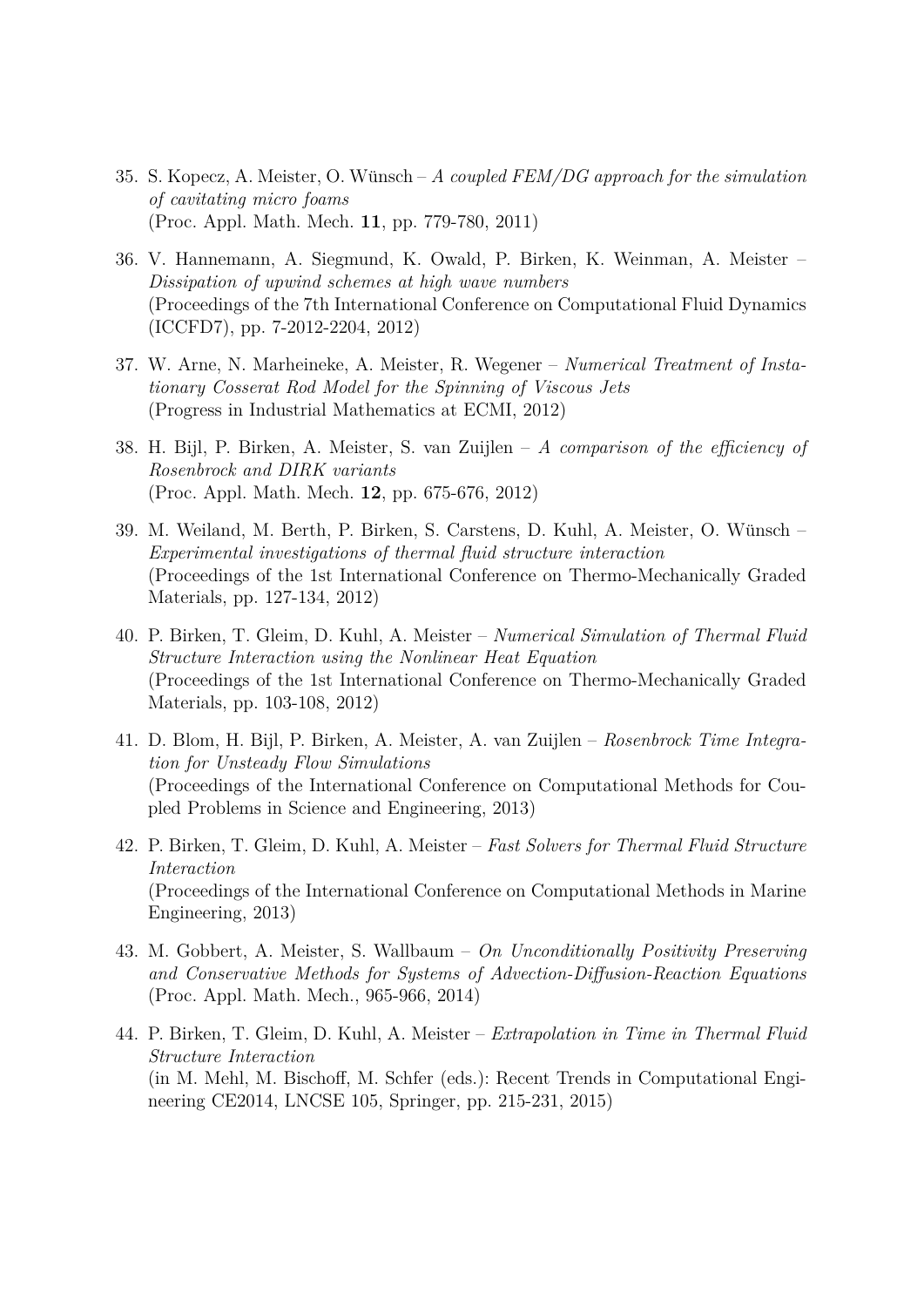- 45. T. Gleim, P. Birken, M. Weiland, D. Kuhl, A. Meister, O. Wünsch Thermal fluid*structure-interaction - Experimental and numerical analysis* (AIP Conference Proceedings 1648, 560003, 2015)
- 46. V. Straub, S. Ortleb, P. Birken, A. Meister *Efficient Time Integration of IMEX Type using Exponential Integrators for Compressible, Viscous Flow Simulation* (Proc. Appl. Math. Mech. 16, pp. 867-868, 2016)
- 47. V. Straub, S. Ortleb, P. Birken, A. Meister *On stability and conservation properties of (s)EPIRK integrators in the context of discretized PDEs* (Proceedings of the 16th International Conference on Hyperbolic Problems, pp. 617- 630, Aachen, 2016)
- 48. A. Meister, John C. Butcher *Sensitivity of modified Patankar-type schemes for systems of conservative production-destruction equations* (AIP Conference Proceedings 1863, 320006, 2017)
- 49. V. Straub, S. Ortleb, P. Birken, A. Meister *Adopting (s)EPIRK schemes in a domain-based IMEX setting* (AIP Conference Proceedings 1863, 410008, 2017)
- 50. T. Gleim, P. Birken, M. Weiland, D. Kuhl, A. Meister, O. Wünsch *Experimental and numerical aspects of a thermal fluid-structure phenomenon* (AIP Conference Proceedings 1863, 410004, 2017)
- 51. S. Kopecz, A. Meister, B. E. Peercy, M. K. Gobbert *Parameter Identification for Calcium Release in a Heart Cell with Modified Patankar-Runge-Kutta Schemes* (Proc. Appl. Math. Mech., 2018)
- 52. V. Straub, S. Ortleb, P. Birken, A. Meister *A new domain-based implicit-explicit time stepping scheme based on the class of exponential integrators called sEPIRK* (Proc. Appl. Math. Mech., 2019)
- 53. S. Kopecz, A. Meister *A comparison of numerical methods for conservative and positive advection-diffusion-production-destruction systems* (Proc. Appl. Math. Mech., 2019)
- 54. C. Barajas, S. Kopecz, A. Meister, B. E. Peercy, M. K. Gobbert *Simulation of Calcium Waves in a Heart Cell on Modern Multi-Core Parallel Computing Platforms* (Proc. Appl. Math. Mech., 2019)
- 55. Th. Izgin, S. Kopecz, A. Meister *Recent Developments in the Field of Modified Patankar-Runge-Kutta-methods* (Proc. Appl. Math. Mech., 2021)
- 56. S. Kopecz, A. Meister, H. Podhaisky *On Adaptive Patankar-Runge-Kutta methods* (Proc. Appl. Math. Mech., 2021)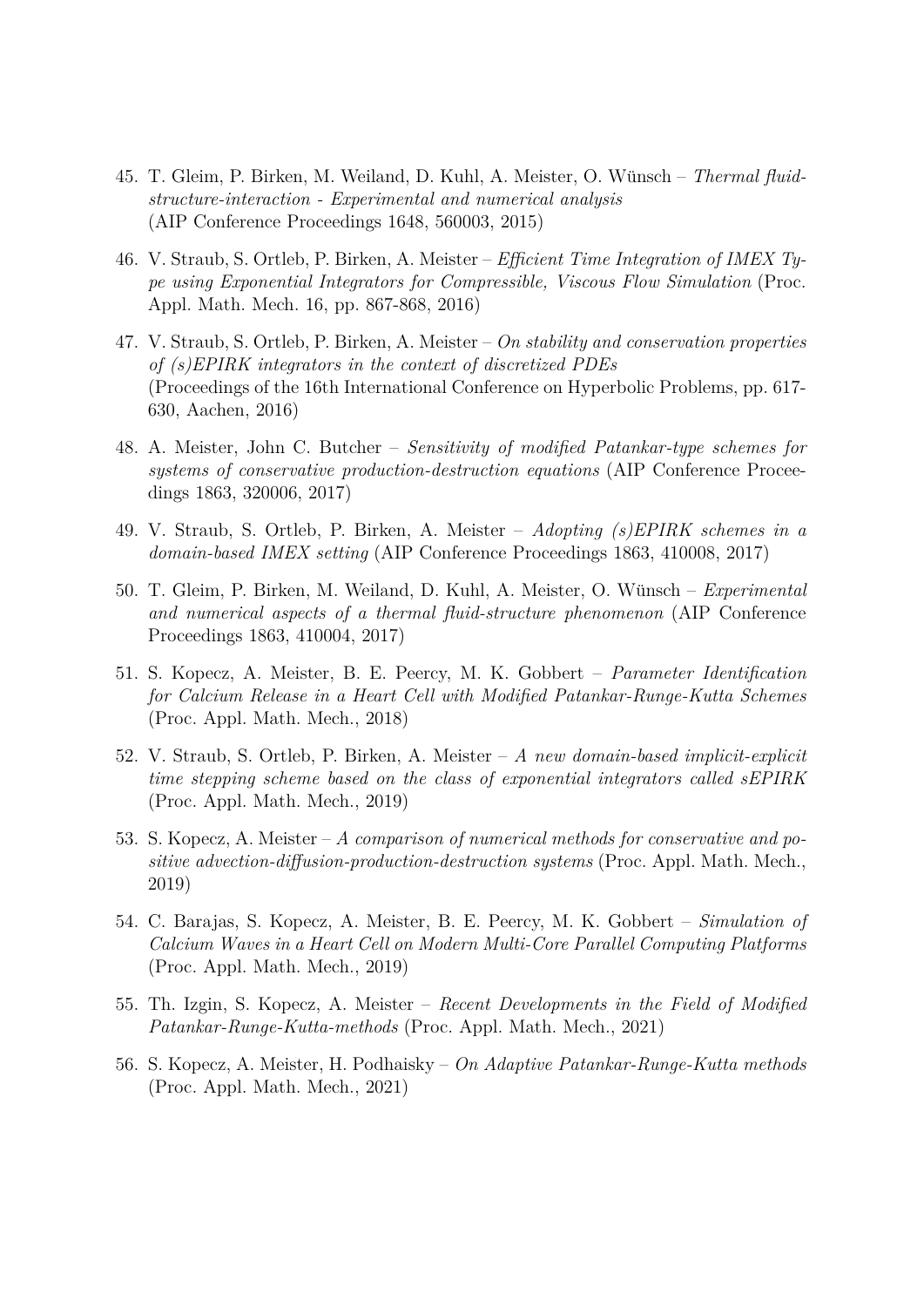### **Diploma Thesis**

• A. Meister – *Die numerische Behandlung des Neumannschen Außenraumproblems bei der Helmholtzgleichung mit einem regularisierten kombinierten Potentialansatz* (University of Göttingen, 1993)

## **Dissertation**

• A. Meister – *Zur zeitgenauen numerischen Simulation reibungsbehafteter, kompressibler, turbulenter Str¨omungsfelder mit einer impliziten Finite-Volumen-Methode vom Box-Typ* (Technical University of Darmstadt, 1996)

# **Habilitation Thesis**

• A. Meister – *Analyse und Anwendung Asymptotik-basierter numerischer Verfahren zur Simulation reibungsbehafteter Str¨omungen in allen Mach-Zahlbereichen* (University of Hamburg, 2001)

# **Published Lectures and Seminars**

- 1. A. Meister, Th. Sonar Asymptotische Entwicklungen und ihre Anwendung in technischen Problemstellungen (Institute of Applied Mathematics, University of Hamburg, 1997)
- 2. A. Meister Numerische lineare Algebra (Institute of Applied Mathematics, University of Hamburg, 1998)
- 3. A. Meister Iterative Gleichungssystemlöser und deren Anwendung in der numerischen Strömungsmechanik (Institute of Applied Mathematics, University of Hamburg, 1998)
- 4. A. Meister Höhere Numerische Mathematik (Department of Mathematics, University of Hamburg, 2000)
- 5. G. Kaiser, A. Meister, C.-P. Ortlieb, J. Struckmeier Modellierung in der Schule (University of Hamburg, Project of VolkswagenStiftung, 2001)
- 6. A. Meister, C. Nagel Numerische Mathematik für Studierende der Lehrämter (Department of Mathematics, University of Hamburg, 2001)
- 7. A. Meister Numerische Mathematik  $(Institute of Mathematics, University of Lübeck, 2003)$
- 8. A. Meister Praktische Mathematik (Institute of Mathematics, University of Lübeck, 2003)